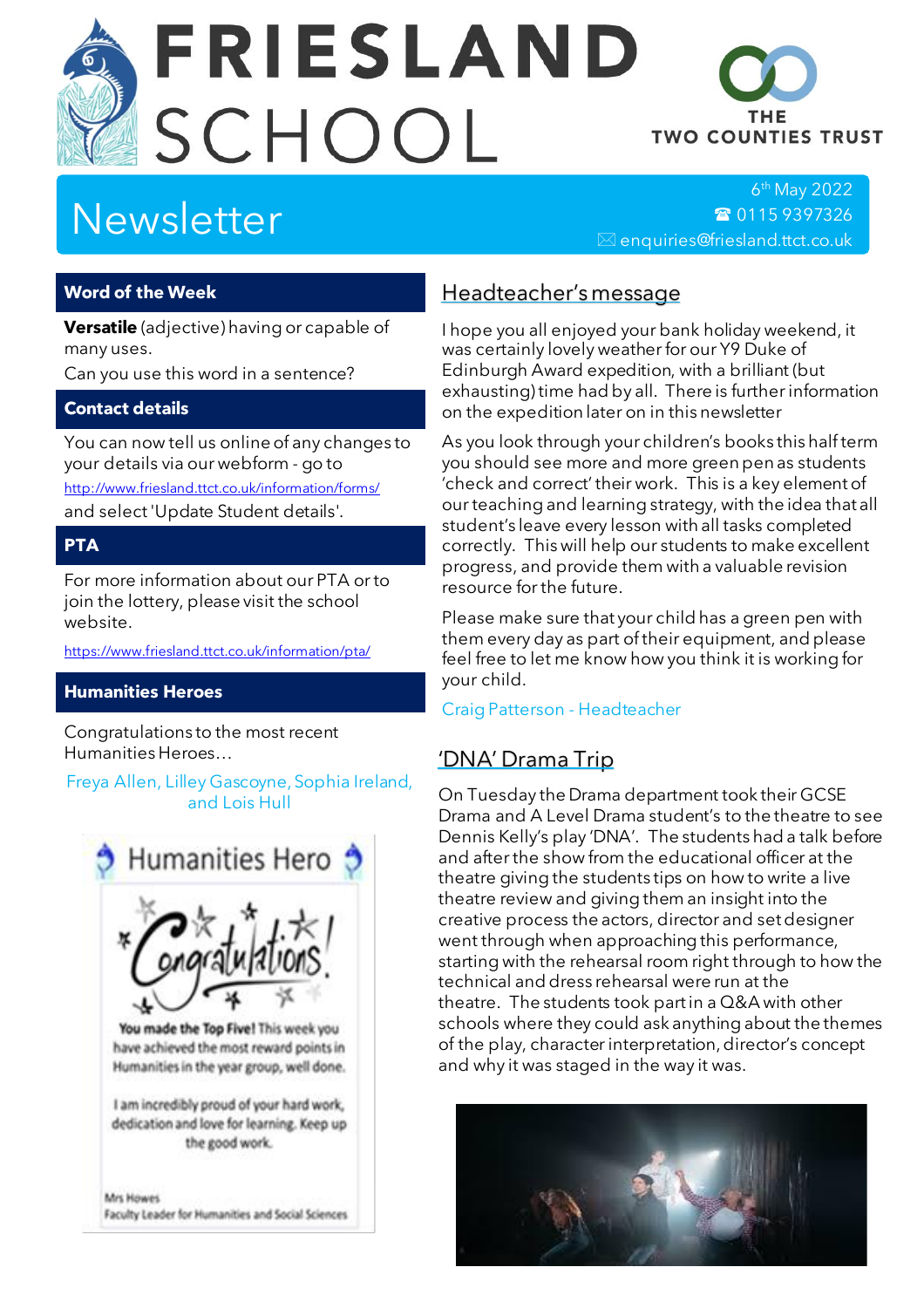# Career of the Week

#### **TV or film production manager.**

The salary is variable, you could work at a film studio, on a film set, in an office or at a TV studio.

TV or film production managers need a lot of experience in TV orfilm, and an in-depth understanding of the production process to get into this job. Your experience and track record will often be more important than formal qualifications.



# Year 7 – Independent Traveller Workshop

Year 7s will take part in a Road safety workshop this half term.

This workshop focuses on the importance of students not being distracted whilst travelling to school, the group work session allows the students to recognise risks and the associated consequences. The workshop also looks at the effect that COVID-19 had on ourtransport choices, as well as looking at sustainable ways to travel. The workshop will motivate students to keep themselves safe and make informed choices around their own and their friends' safety.

Thank you to Andy Adlington, Road Safety Officer for Derbyshire County Council for delivering these sessions.



# Sixth Form Alumni – Where are they now?

I started at Sixth Form with the view of going to University to study Sport as it was my passion growing up. I loved playing football, and still do – and wanted to see where it could take me.



I initially studied PE, Psychology and Maths.

I had a difficult first year, taking Maths as an option after securing an A at GCSE, but found it a lot more challenging than I thought. I persevered with the subject, and sought help to improve my grades, with a great deal of support from teachers and my Form Tutor/Head of Sixth Form. Sadly, when it came to my AS Level exams, I hadn't achieved the grades in Maths to continue.

I had to make to the difficult decision to restart Sixth Form, and I changed subjects from Maths to Geography. I struggled enormously to start with, having to restart with students in the year below me that I didn't know, and just feeling like giving up – but I was quickly welcomed into the year group and made some great friends to help support me through the next two years, as well as my teachers - and I ended up really enjoying my time at Friesland. All of my teachers were so supportive, and nothing was ever too much trouble, because they want you to succeed just as much as you want to.

Over the 3 years I spent at Sixth Form, I decided that University really wasn't for me, and that I wanted to start working and find a career that way. By September I had secured a job as a Customer Service Advisor at Boots, and 6 months later, applied for and got a job in the Head Office as a Merchandising Assistant. I have since been promoted and I am now an Assistant Merchandising Manager, looking after Cosmetics which is a massive achievement for me, looking back at where I was in 2019, having just finished Sixth Form and having no idea what I wanted to do.

I love my job, and I believe that if I hadn't had had these hurdles to get over whilst studying at Friesland, I wouldn't be where I am now. I really had to push myself to get through difficult periods in my time at Friesland, but the teachers and staff really helped me, and made me the person I am today.

Charlotte Fitch (2011-2019)